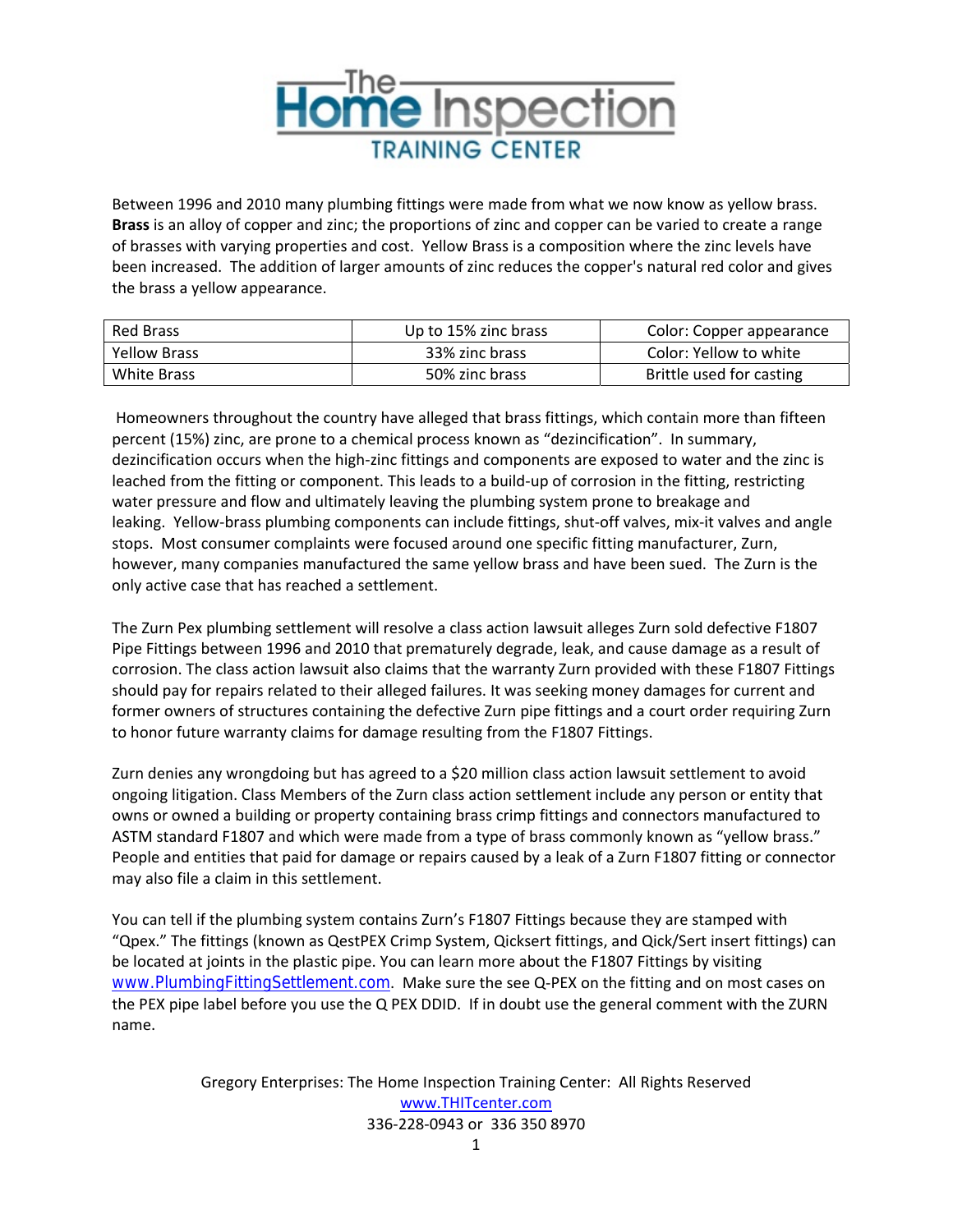

**THE HOME INSPECTION**: With any PB or PEX plumbing the inspector should pay attention and visually inspect as many fittings and pipe connections as possible. We are looking band placement, discolored fittings, and bands that are oblong or damaged. Pay extra attention to fitting near water heater systems or water softeners, heat and minerals speed up the deterioration. The problem fittings are brass used with PEX piping in homes built between 1996 to 2010. We are looking for any white spots or zinc oxide build up. We are also looking for two tone appearance. Yellowish brass appears to change to copper color. Fittings often appear dull and wrong in color, reddish copper appearance instead of yellow brass color. Remember PEX is not a name brand, it is a type of plastic. The fitting of most concern are marked with **Q-PEX** from ZURN. All fittings are the compression or racket type F-1807.



Gregory Enterprises: The Home Inspection Training Center: All Rights Reserved www.THITcenter.com 336‐228‐0943 or 336 350 8970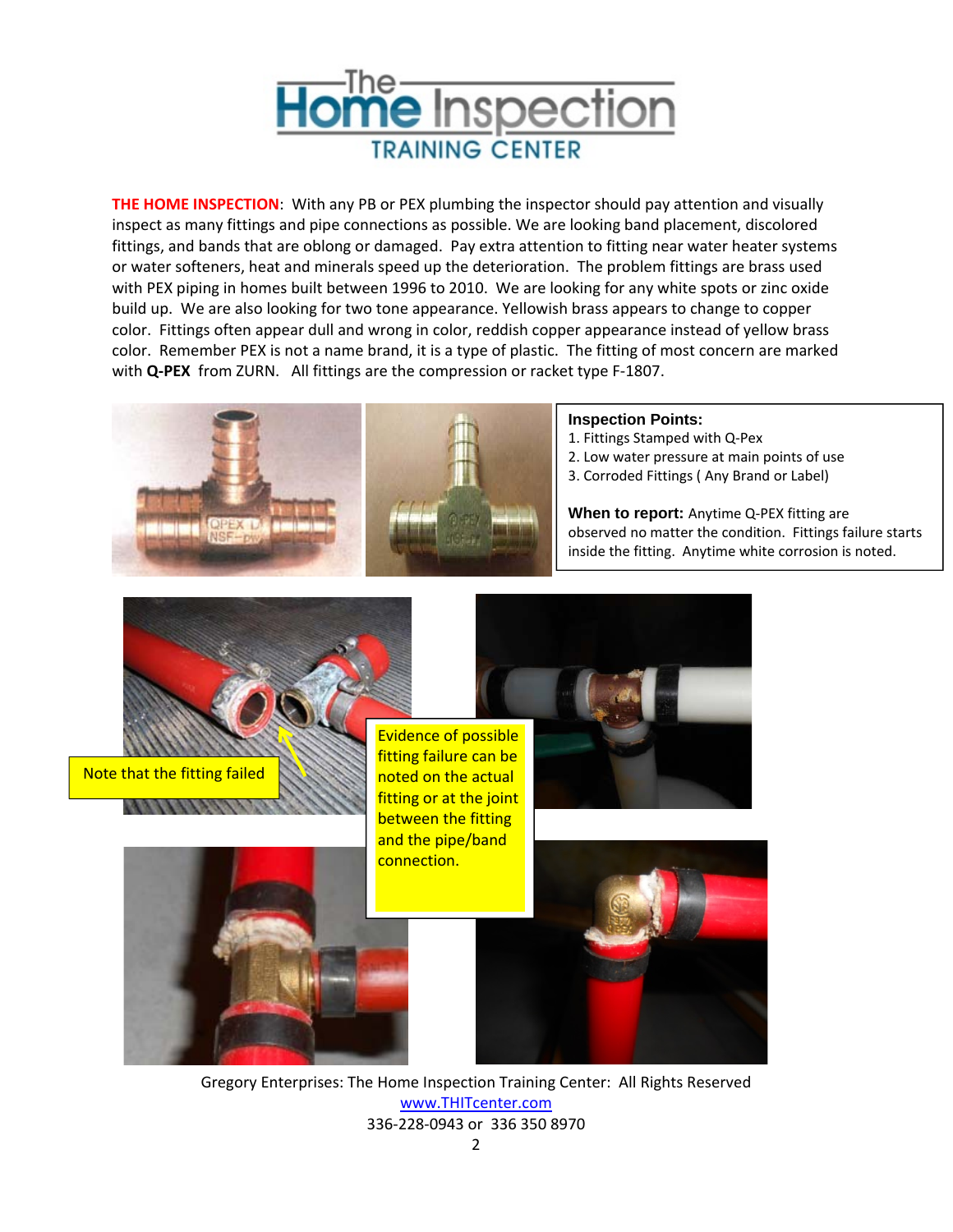

**Q‐Pex: No Noted Corrosion: D.D.I.D:** The visible plumbing lines in this home are plastic PEX with QPEX metal fittings manufactured by the Zurn Corporation. These plumbing fittings are the subject of a consumer class action lawsuit and settlement due to fitting failures related to dezincification. After years of consumer complaints, the Zurn Corporation has acknowledged that it has seen an increased number of premature failures and leaks in its QPex fittings. A licensed plumbing contractor should be consulted for a complete evaluation of the plumbing system to determine the general condition of the plumbing distribution and supply lines, the significance of this concern, and make necessary repairs. The client should visit the class action settlement website for more information, www.PlumbingFittingSettlement.com.

**Q‐Pex: Corrosion: D.D.I.D:** The visible plumbing lines in this home are plastic PEX with QPEX metal fittings manufactured by the Zurn Corporation. These plumbing fittings are the subject of a consumer class action lawsuit and settlement due to fitting failures related to dezincification. After years of consumer complaints, the Zurn Corporation has acknowledged that it has seen an increased number of premature failures and leaks in its QPex fittings. Evidence of fitting deterioration was noted during the inspection in a few/several locations. A licensed plumbing contractor should be consulted for a complete evaluation of the plumbing system to determine the general condition of the plumbing distribution and supply lines, the significance of this concern, and make necessary repairs. The client should visit the class action settlement website for more information, www.PlumbingFittingSettlement.com.

**Any: F1807 Fitting: Corrosion: D.D.I.D:** The visible plumbing lines in this home are plastic PEX with brass metal fittings. Evidence of fitting deterioration was noted during the inspection in a few/several locations. The deterioration could be the result of a known problem referred to as "dezincification". Dezincification occurs when brass fittings that are considered a high‐zinc copper alloy are exposed to water and the zinc is leached from the fitting or component leaving the fitting in a weakened state. This process also leads to a build-up inside the fitting, restricting water flow and ultimately leaving the plumbing system prone to breakage and leaking. A licensed plumbing contractor should be consulted for a complete evaluation of the plumbing system to determine the general condition of the plumbing distribution and supply lines, the significance of this concern, and make necessary repairs.





We are looking for zinc oxide or white corrosion and sections where brass (yellow) has turned dull and reddish toward deep copper. Can you see the 2-tone appearance of the fitting on the right? The F-1807 has nothing to due with this concern, the identification tells us the type of fitting.

> Gregory Enterprises: The Home Inspection Training Center: All Rights Reserved www.THITcenter.com

336‐228‐0943 or 336 350 8970